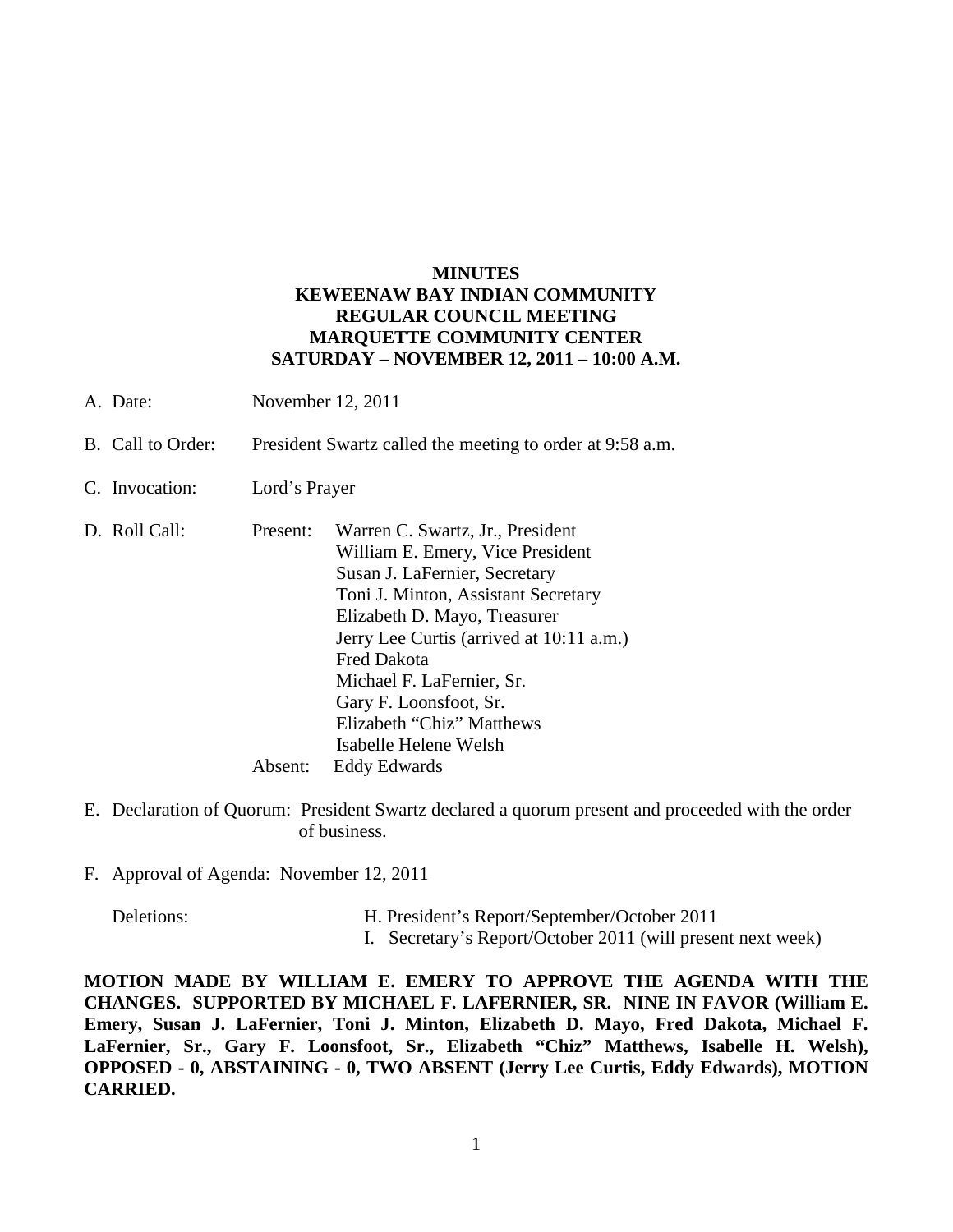- G. For Your Information:
	- 1. A "Thank you" from Loretta Hugo
	- 2. A "Thank you" from Phil Raffaelli, Auto-Pro Glass & Tire
	- 3. A "Thank you" from Jake Misegan for the laptop
	- 4. A "Thank you" from James Dennis, Special Olympics Michigan Law Enforcement Torch Run
	- 5. A "Thank you" from the L'Anse Varsity Football Team
	- 6. A "Thank you" from the Family of Jerry Swartz
	- 7. A "Thank you" from the Bay Cliff Health Camp Children's Therapy and Wellness Center
	- 8. A "Thank you" from the U.P. Children's Museum
	- 9. A "Thank you" from the National Indian Education Association
	- 10. A "Thank you" from Debbie Stabenow United States Senator
	- 11. A "Thank you" from Marquette and Alger Counties Great Start Collaborative
	- 12. Notification of Approved Enrollment Applications September 2, 2011 (4)/September 26, 2011 (2)/October 28, 2011 (7)
	- 13. Voigt Intertribal Task Force Meeting Minutes July 7, 2011/August 4, 2011/September 1, 2011
	- 14. OHA Financials March/April/May 2011
- H. Secretary's Report/September 2011 available for your review

## **Jerry Lee Curtis arrived at 10:11 a.m.**

**MOTION MADE BY FRED DAKOTA TO APPROVE THE SEPTEMBER 2011 SECRETARY'S REPORT. SUPPORTED BY TONI J. MINTON. NINE IN FAVOR (William E. Emery, Susan J. LaFernier, Toni J. Minton, Elizabeth D. Mayo, Fred Dakota, Michael F. LaFernier, Sr., Gary F. Loonsfoot, Sr., Elizabeth "Chiz" Matthews, Isabelle H. Welsh), OPPOSED - 0, ONE ABSTAINING (Jerry Lee Curtis), ONE ABSENT (Eddy Edwards), MOTION CARRIED.**

I. Treasurer's Report/September/October 2011 – Verbal Report

**MOTION MADE BY ELIZABETH "CHIZ" MATTHEWS TO APPROVE THE SEPTEMBER/OCTOBER 2011 TREASURER'S REPORT. SUPPORTED BY MICHAEL F. LAFERNIER, SR. TEN IN FAVOR (William E. Emery, Susan J. LaFernier, Toni J. Minton, Elizabeth D. Mayo, Jerry Lee Curtis, Fred Dakota, Michael F. LaFernier, Sr., Gary F. Loonsfoot, Sr., Elizabeth "Chiz" Matthews, Isabelle H. Welsh), OPPOSED - 0, ABSTAINING - 0, ONE ABSENT (Eddy Edwards), MOTION CARRIED.**

J. CEO's Report/September/October 2011 – available for your review [Also available on ojibwa.com]

**MOTION MADE BY FRED DAKOTA TO APPROVE THE SEPTEMBER/OCTOBER 2011 CEO'S REPORT. SUPPORTED BY ELIZABETH D. MAYO. TEN IN FAVOR (William E. Emery, Susan J. LaFernier, Toni J. Minton, Elizabeth D. Mayo, Jerry Lee Curtis, Fred Dakota, Michael F. LaFernier, Sr., Gary F. Loonsfoot, Sr., Elizabeth "Chiz" Matthews, Isabelle H. Welsh), OPPOSED - 0, ABSTAINING - 0, ONE ABSENT (Eddy Edwards), MOTION CARRIED.**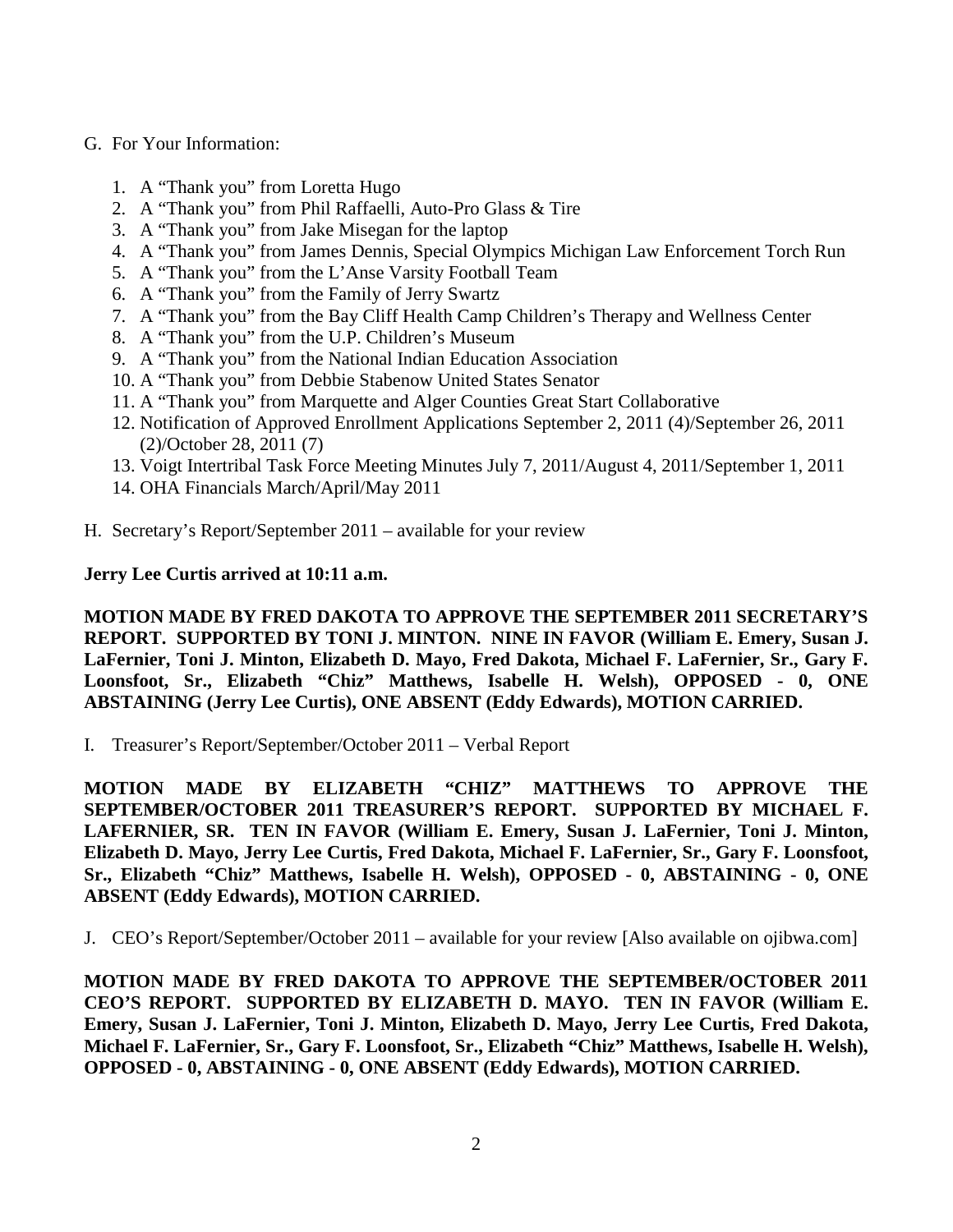K. Department Head Reports – August/September 2011

**MOTION MADE BY SUSAN J. LAFERNIER TO APPROVE THE AUGUST/SEPTEMBER 2011 DEPARTMENT HEAD REPORTS. SUPPORTED BY GARY F. LOONSFOOT, SR. NINE IN FAVOR (William E. Emery, Susan J. LaFernier, Toni J. Minton, Elizabeth D. Mayo, Jerry Lee Curtis, Fred Dakota, Gary F. Loonsfoot, Sr., Elizabeth "Chiz" Matthews, Isabelle H. Welsh), ONE OPPOSED (Michael F. LaFernier, Sr.), ABSTAINING - 0, ONE ABSENT (Eddy Edwards), MOTION CARRIED.**

Mike LaFernier, Sr. stated his opposition: Not all of the reports were turned in.

- L. Recognize Scheduled Delegation/Individuals:
	- 1. Pat Brown Marquette Seniors Christmas Party December  $4<sup>th</sup>$  at Walstrom's (\$2,500.00 in budget). Pat will send a list of attendees to the Tribal Center.
	- 2. April Lindala, NMU Presentation on Use of 2% Funds/Dr. Martin Reinhardt is heading the De-Colonized Diet Project along with 25 research subjects and they will only consume Indigenous foods from the area for one year. He will report to the Council next year on the results.
	- 3. Tom Verboczki Marquette Concerns regarding the kids' Halloween party. April Lindala offered her services and stated that her NMU students like to get involved with the youth.

Tom thanked the Council for the KBOCC Beading class offered at the Harvey Community Center.

M. New Business:

1. Elizabeth Mayo, Treasurer – Donations October/November 2011 (See handout) \$8,730.00

**MOTION MADE BY ELIZABETH D. MAYO TO APPROVE THE OCTOBER/NOVEMBER DONATIONS AS DISCUSSED. SUPPORTED BY SUSAN J. LAFERNIER. TEN IN FAVOR (William E. Emery, Susan J. LaFernier, Toni J. Minton, Elizabeth D. Mayo, Jerry Lee Curtis, Fred Dakota, Michael F. LaFernier, Sr., Gary F. Loonsfoot, Sr., Elizabeth "Chiz" Matthews, Isabelle H. Welsh), OPPOSED - 0, ABSTAINING - 0, ONE ABSENT (Eddy Edwards), MOTION CARRIED.**

- N. Closed Session:
	- 1. Tom Verboczki Personal Issue